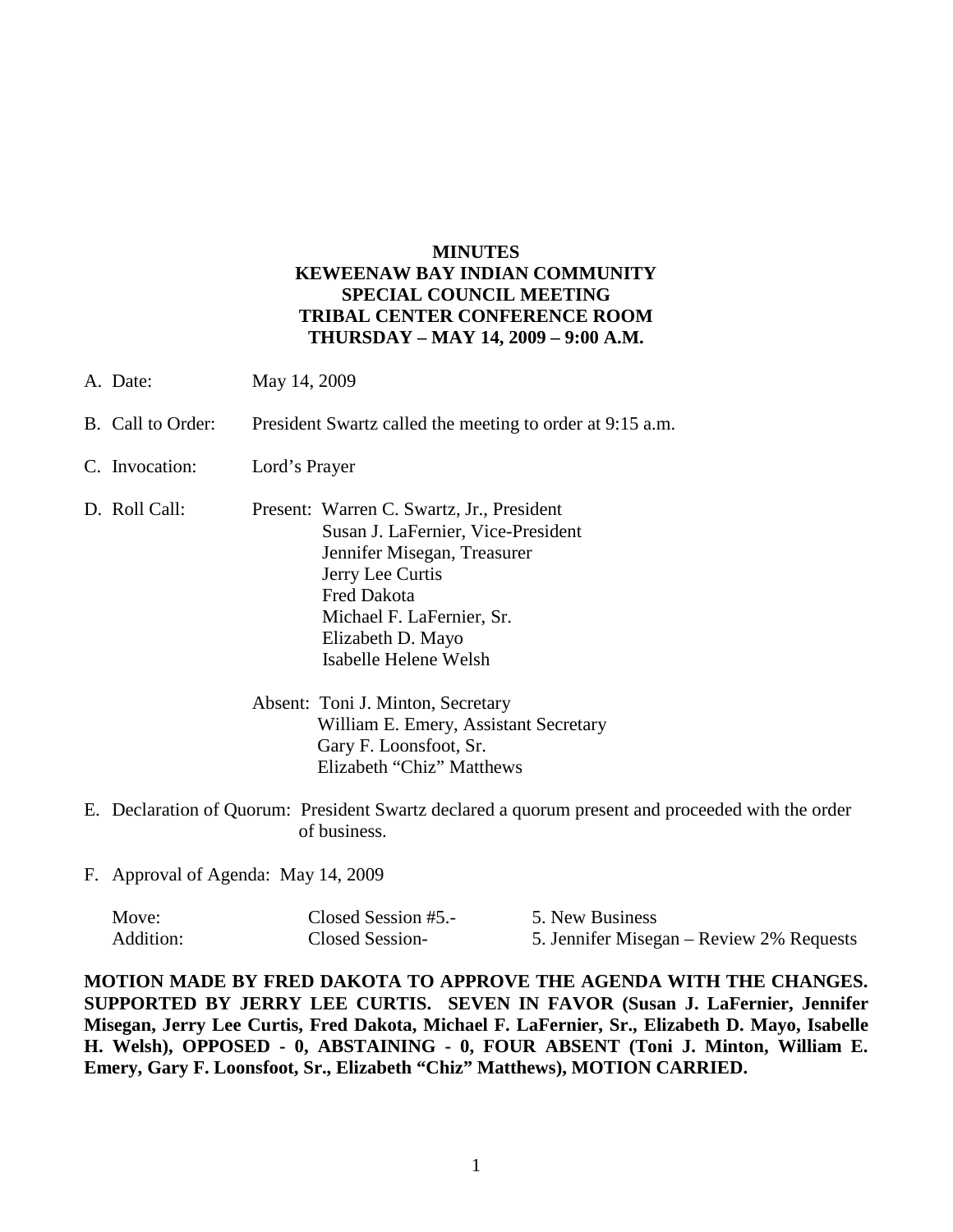- G. For Your Information:
	- 1. Overview of gallery exhibits, programs, special events and invitation from the Bonifas Arts Center Escanaba for Native American Artists in Michigan and Wisconsin
	- 2. President Obama's Fiscal 2010 Budget

H. Approval of Meeting Minutes:

1. February 6, 2009

**MOTION MADE BY ELIZABETH D. MAYO TO APPROVE THE FEBRUARY 6, 2009 MEETING MINUTES. SUPPORTED BY JENNIFER MISEGAN. FIVE IN FAVOR (Susan J. LaFernier, Jennifer Misegan, Jerry Lee Curtis, Elizabeth D. Mayo, Isabelle H. Welsh), OPPOSED - 0, TWO ABSTAINING (Fred Dakota, Michael F. LaFernier, Sr.), FOUR ABSENT (Toni J. Minton, William E. Emery, Gary F. Loonsfoot, Sr., Elizabeth "Chiz" Matthews), MOTION CARRIED.**

2. February 7, 2009

**MOTION MADE BY JENNIFER MISEGAN TO APPROVE THE FEBRUARY 7, 2009 MEETING MINUTES. SUPPORTED BY JERRY LEE CURTIS. SIX IN FAVOR (Susan J. LaFernier, Jennifer Misegan, Jerry Lee Curtis, Michael F. LaFernier, Sr., Elizabeth D. Mayo, Isabelle H. Welsh), OPPOSED - 0, ONE ABSTAINING (Fred Dakota), FOUR ABSENT (Toni J. Minton, William E. Emery, Gary F. Loonsfoot, Sr., Elizabeth "Chiz" Matthews), MOTION CARRIED.**

3. February 17, 2009

**MOTION MADE BY JENNIFER MISEGAN TO APPROVE THE FEBRUARY 17, 2009 MEETING MINUTES. SUPPORTED BY ELIZABETH D. MAYO. FIVE IN FAVOR (Susan J. LaFernier, Jennifer Misegan, Jerry Lee Curtis, Elizabeth D. Mayo, Isabelle H. Welsh), OPPOSED - 0, TWO ABSTAINING (Fred Dakota, Michael F. LaFernier, Sr.), FOUR ABSENT (Toni J. Minton, William E. Emery, Gary F. Loonsfoot, Sr., Elizabeth "Chiz" Matthews), MOTION CARRIED.**

- I. New Business:
	- 1. David Osmak, BIA Forester Resolution KB-1680-2009 10 year Forest Development Plan to continue projects and to access Forest Development funds. The Natural Resources Committee is meeting on May  $20<sup>th</sup>$  to review the plan.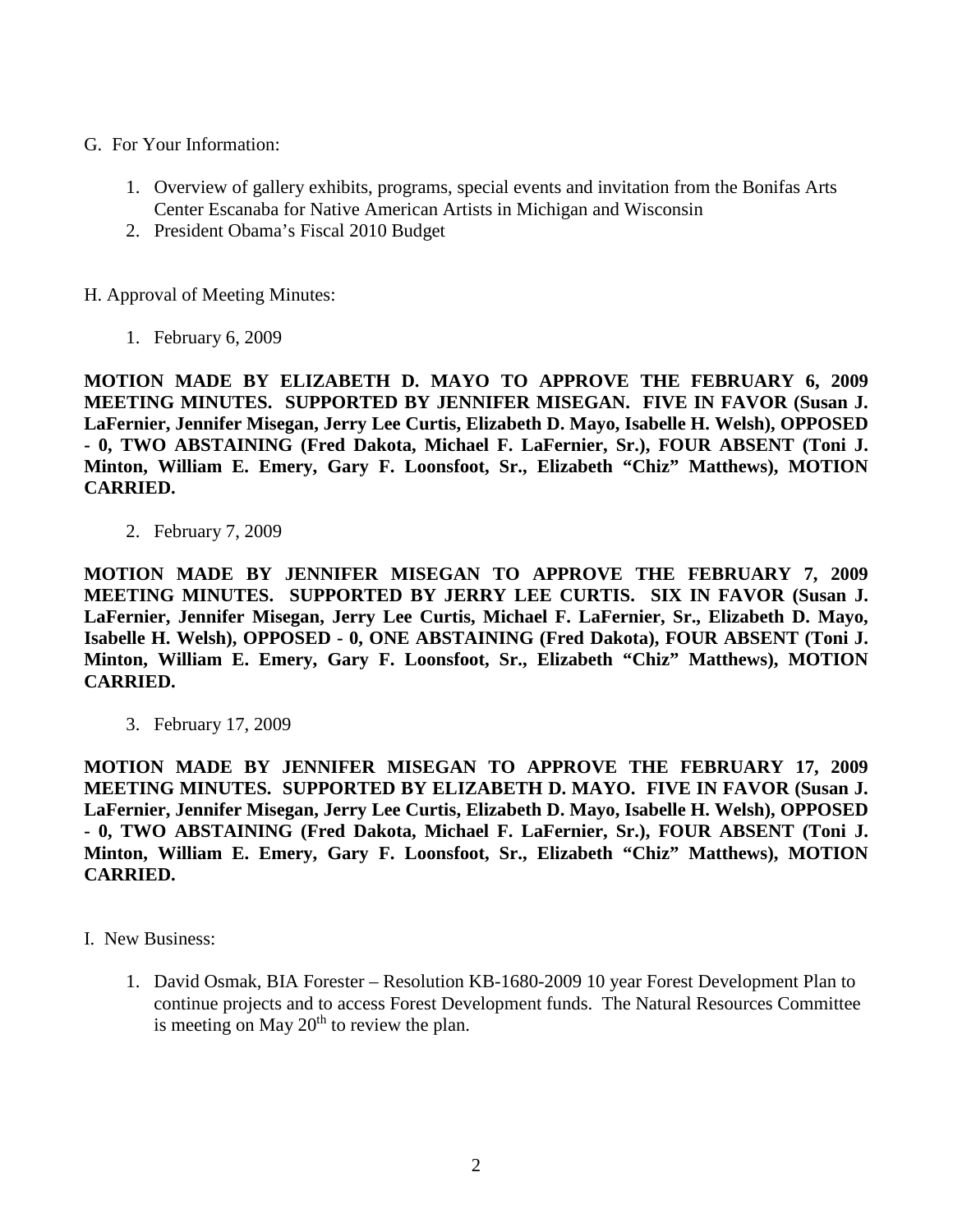**MOTION MADE BY ELIZABETH D. MAYO TO POSTPONE RESOLUTION KB-1680-2009 FOREST DEVELOPMENT PLAN UNTIL MAY 21ST UNTIL THE REVIEW PROCESS IS FINISHED. SUPPORTED BY SUSAN J. LAFERNIER. SEVEN IN FAVOR (Susan J. LaFernier, Jennifer Misegan, Jerry Lee Curtis, Fred Dakota, Michael F. LaFernier, Sr., Elizabeth D. Mayo, Isabelle H. Welsh), OPPOSED - 0, ABSTAINING - 0, FOUR ABSENT (Toni J. Minton, William E. Emery, Gary F. Loonsfoot, Sr., Elizabeth "Chiz" Matthews), MOTION CARRIED.**

**MOTION MADE BY JENNIFER MISEGAN TO CHANGE THE CLEAR CUT OF 240 ACRES TO A SELECT CUT NEAR THE INDUSTRIAL PARK. SUPPORTED BY MICHAEL F. LAFERNIER, SR. SEVEN IN FAVOR (Susan J. LaFernier, Jennifer Misegan, Jerry Lee Curtis, Fred Dakota, Michael F. LaFernier, Sr., Elizabeth D. Mayo, Isabelle H. Welsh), OPPOSED - 0, ABSTAINING - 0, FOUR ABSENT (Toni J. Minton, William E. Emery, Gary F. Loonsfoot, Sr., Elizabeth "Chiz" Matthews), MOTION CARRIED.**

2. Jason Ayres, Realty Officer – Resolution KB-1679-2009 Purchase Agreement Turpeinen Acquisition of 160 acres

**MOTION MADE BY SUSAN J. LAFERNIER TO APPROVE RESOLUTION KB-1679-2009 THE TURPEINEN ACQUISITION FOR \$140,900.00 AND CLOSING COSTS. SUPPORTED BY MICHAEL F. LAFERNIER, SR. FIVE IN FAVOR (Susan J. LaFernier, Jennifer Misegan, Jerry Lee Curtis, Michael F. LaFernier, Sr., Isabelle H. Welsh), TWO OPPOSED (Fred Dakota, Elizabeth D. Mayo), ABSTAINING - 0, FOUR ABSENT (Toni J. Minton, William E. Emery, Gary F. Loonsfoot, Sr., Elizabeth "Chiz" Matthews), MOTION CARRIED.**

**Break: 10:05 – 10:21 a.m.**

3. John Baker, Attorney – New Application - Baraga County Fire Department Liquor License for the Mud Drags May 30, 2009

**MOTION MADE BY FRED DAKOTA TO APPROVE THE BARAGA COUNTY FIRE DEPARTMENT FOR A LIQUOR LICENSE AND TO WAIVE THE \$100.00 FEE. SUPPORTED BY JERRY LEE CURTIS. SEVEN IN FAVOR (Susan J. LaFernier, Jennifer Misegan, Jerry Lee Curtis, Fred Dakota, Michael F. LaFernier, Sr., Elizabeth D. Mayo, Isabelle H. Welsh), OPPOSED - 0, ABSTAINING - 0, FOUR ABSENT (Toni J. Minton, William E. Emery, Gary F. Loonsfoot, Sr., Elizabeth "Chiz" Matthews), MOTION CARRIED.**

John Baker stated that he had no business for Closed Session.

4. Larry Denomie III, CEO – Tribal Center Vehicle Bids (3)

**MOTION MADE BY MICHAEL F. LAFERNIER, SR. TO APPROVE THE PURCHASE OF A 2009 TAURUS FOR \$19,500.00 FROM COPPER COUNTRY FORD. SUPPORTED BY ELIZABETH D. MAYO. SEVEN IN FAVOR (Susan J. LaFernier, Jennifer Misegan, Jerry Lee Curtis, Fred Dakota, Michael F. LaFernier, Sr., Elizabeth D. Mayo, Isabelle H. Welsh), OPPOSED - 0, ABSTAINING - 0, FOUR ABSENT (Toni J. Minton, William E. Emery, Gary F. Loonsfoot, Sr., Elizabeth "Chiz" Matthews), MOTION CARRIED.**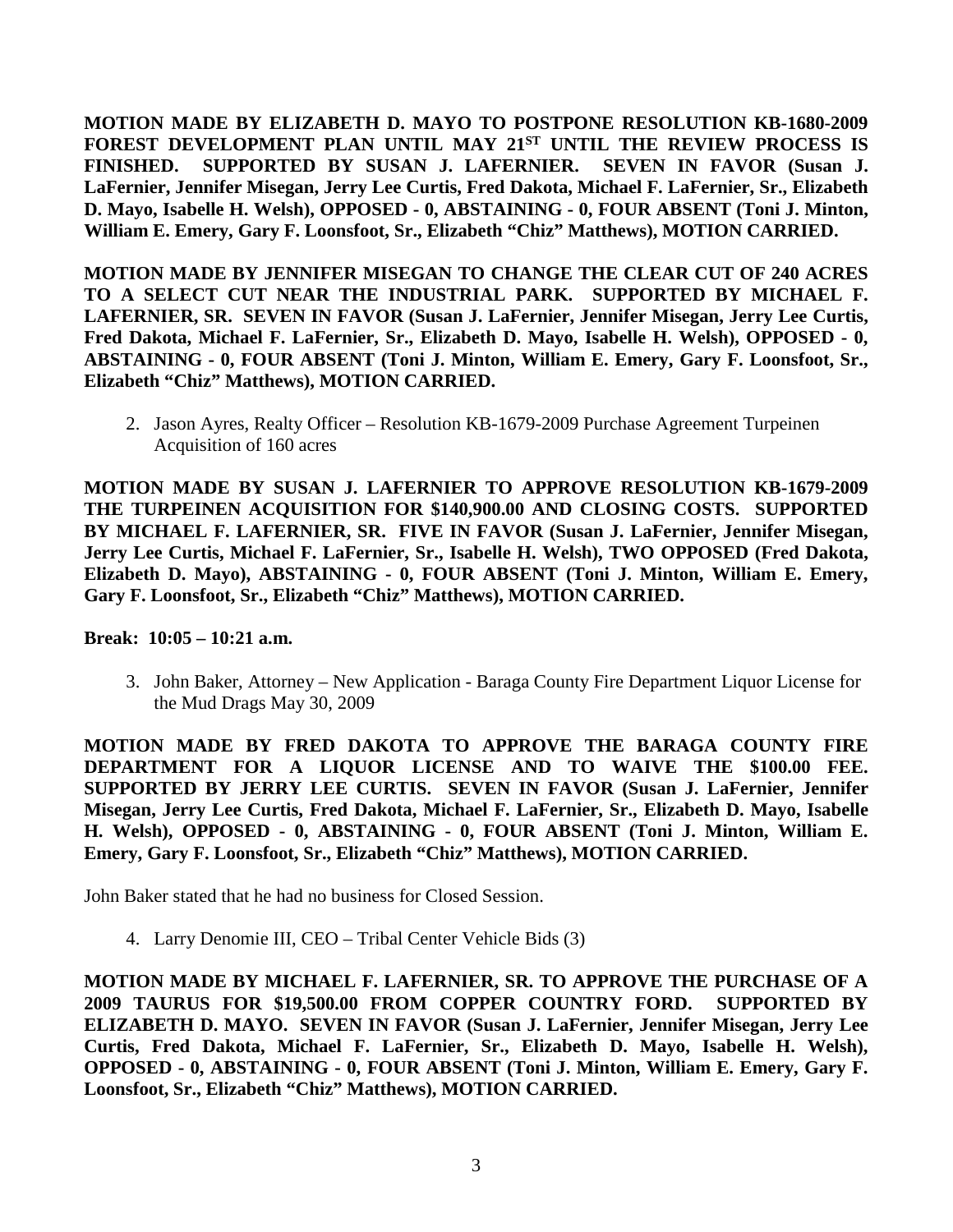5. Warren C. Swartz, Jr., President – Tribal Member Request – Jodie Chosa #KB-15-09

**MOTION MADE BY JERRY LEE CURTIS TO ADD DICKINSON COUNTY TO THE EMERGENCY FUNDING PROGRAM AND REVIEW ALL OF THE ASSISTANCE PROGRAMS AT A LATER DATE. SUPPORTED BY ELIZABETH D. MAYO. SIX IN FAVOR (Susan J. LaFernier, Jerry Lee Curtis, Fred Dakota, Michael F. LaFernier, Sr., Elizabeth D. Mayo, Isabelle H. Welsh), OPPOSED - 0, ONE ABSTAINING (Jennifer Misegan), FOUR ABSENT (Toni J. Minton, William E. Emery, Gary F. Loonsfoot, Sr., Elizabeth "Chiz" Matthews), MOTION CARRIED.**

- J. Closed Session:
	- 1. Gregg Nominelli, Economic Developer
		- a) Budget Modification
		- b) Olympic Lease Amendment Confirmation
	- 2. Christoph Geiger, Attorney Service Agreements
	- 3. Larry Denomie III, CEO Gaming Commissioners/Employees
	- 4. Jennifer Misegan Review 2% Requests

**MOTION MADE BY MICHAEL F. LAFERNIER, SR. TO GO INTO CLOSED SESSION AT 10:55 A.M. SUPPORTED BY JERRY LEE CURTIS. FIVE IN FAVOR (Susan J. LaFernier, Jennifer Misegan, Jerry Lee Curtis, Michael F. LaFernier, Sr., Isabelle H. Welsh), TWO OPPOSED (Fred Dakota, Elizabeth D. Mayo), ABSTAINING - 0, FOUR ABSENT (Toni J. Minton, William E. Emery, Gary F. Loonsfoot, Sr., Elizabeth "Chiz" Matthews), MOTION CARRIED.**

**Lunch: 12:05 – 1:12 p.m.**

**MOTION MADE BY FRED DAKOTA TO GO INTO OPEN SESSION AT 2:17 P.M. SUPPORTED BY MICHAEL F. LAFERNIER, SR. SEVEN IN FAVOR (Susan J. LaFernier, Jennifer Misegan, Jerry Lee Curtis, Fred Dakota, Michael F. LaFernier, Sr., Elizabeth D. Mayo, Isabelle H. Welsh), OPPOSED - 0, ABSTAINING - 0, FOUR ABSENT (Toni J. Minton, William E. Emery, Gary F. Loonsfoot, Sr., Elizabeth "Chiz" Matthews), MOTION CARRIED.**

Olympic Steel –

**MOTION MADE BY ELIZABETH D. MAYO TO APPROVE THE FIRST AMENDMENT TO THE LEASE AGREEMENT FOR OLYMPIC STEEL. SUPPORTED BY FRED DAKOTA. SEVEN IN FAVOR (Susan J. LaFernier, Jennifer Misegan, Jerry Lee Curtis, Fred Dakota, Michael F. LaFernier, Sr., Elizabeth D. Mayo, Isabelle H. Welsh), OPPOSED - 0, ABSTAINING - 0, FOUR ABSENT (Toni J. Minton, William E. Emery, Gary F. Loonsfoot, Sr., Elizabeth "Chiz" Matthews), MOTION CARRIED.**